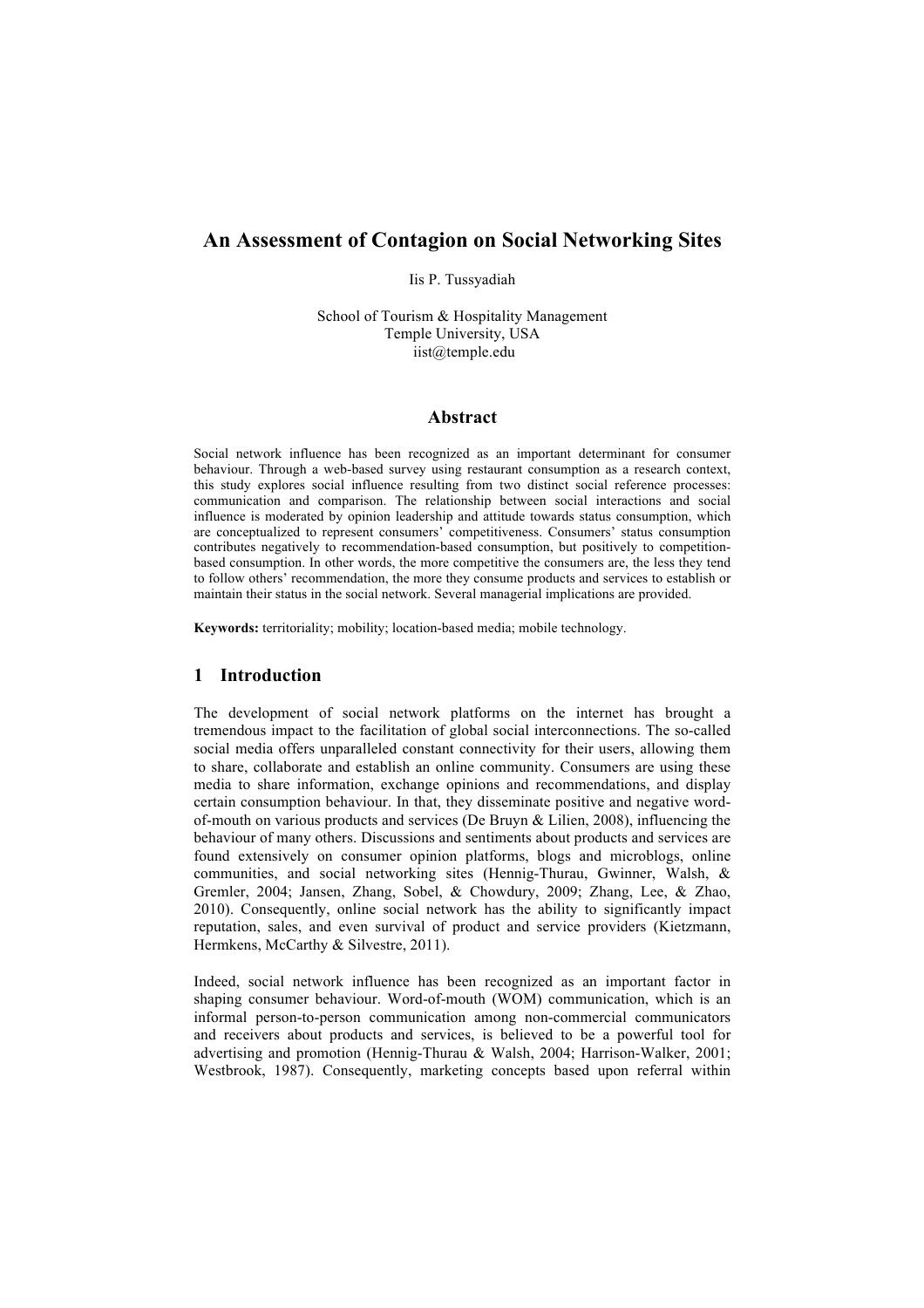social network, such as electronic word-of-mouth (eWOM) marketing, relationship marketing, and viral marketing (De Bruyn & Lilien, 2008; Ferguson, 2008; Helm, 2010), have been considered a relevant marketing strategy in the social media era, particularly for service and experience providers such as tourism and hospitality. The approach to these marketing concepts suggests that marketers can leverage the power of interpersonal networks to promote their products and services by transforming the communication networks into influence networks (i.e., using social network for referral marketing).

These marketing concepts are based on social network theories emphasizing information seeking, sharing and adoption behaviour among members of online communities. Most studies on social influence through online social networks presume consumers' need of information and referral to make informed decisions or to validate certain consumption behaviour. Hence, research focus has been on whether or not information seekers are willing to follow others' recommendations based on the characteristics of information, information providers, and social ties between information seekers and providers (Brown & Reingen, 1987; Steffes & Burgee, 2009). Lacking, though, is research on social influence resulting from communication among peers in online social networks beyond referral, but through the processes of social comparison (i.e., often labelled as peer influence or social contagion), which is an important characteristic of social life. As social influence through comparison implies different marketing strategies for product and service providers, it is important to conceptualize this social media phenomenon further.

Social comparison, which is the act of comparing one's features to those of others and vice versa (Buunk & Mussweiler, 2001), has been a research interest in various social context, including health and wellbeing as well as productivity and career performance, since the conceptualization of social comparison theory by Festinger (1954). It is suggested that when making decisions, people might be comparing their choices with others and are sensitive to the social comparison cues (Bearden & Rose 1990), including social reactions to their choices. However, studies on social comparison in terms of consumption behaviour through online social networks are still scant. Among the notable few studies on social comparison online are the works of Loewenstein (1991) as well as Wu and Lee (2008). Identifying the reference shifts from physical to virtual social contexts, Wu and Lee (2008) uncovered that consumers have stronger purchase intention when social comparison is present.

Due to the prevalent use of social media, particularly social networking sites (SNS), for day-to-day communication, it is important to explore how interpersonal communication on SNS manifests in social influence. Hence, the goal of this study is to investigate social influence resulting from peer-to-peer interactions on SNS. Specifically, the study aims at: (1) defining social influence from referral and comparison, (2) identifying the relationship between the extent of communication on SNS and the adoption of social influence behaviour, and (3) investigating the role of competitiveness and social status in shaping the relationship between the extent of communication and social influence. The scope of this study is on peer-to-peer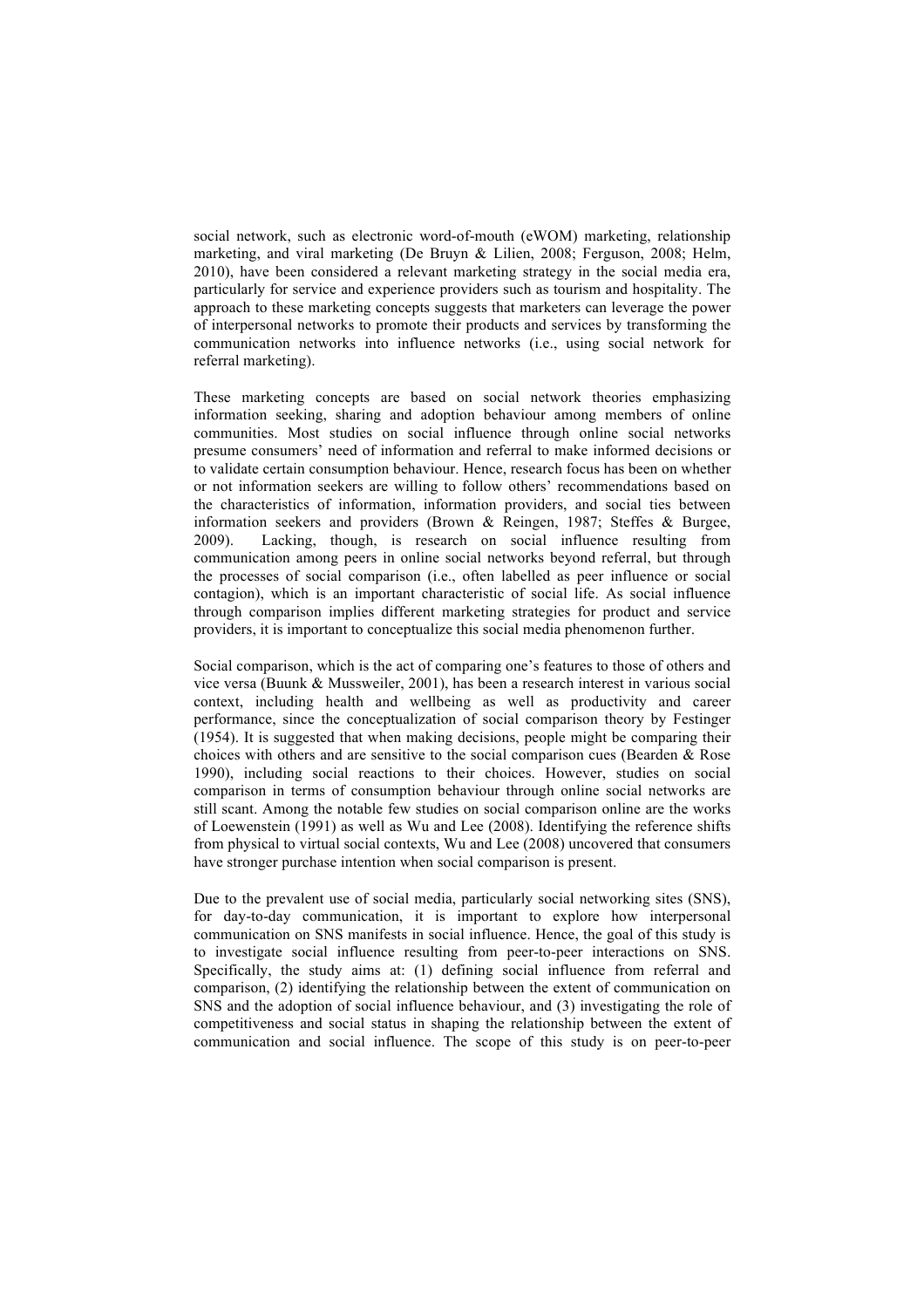communication (i.e., in-group reference point) in order to focus on the above objectives.

# **2 Literature Review**

### **2.1 Social Comparison and Contagion**

Social comparison theory is the idea that there is a drive within individuals to look to outside images in order to evaluate their own opinions and abilities (Festinger, 1954). According to the theory of reasoned action (TRA) (Fishbein & Ajzen, 1975) and its extension, theory of planned behaviour (TPB) (Ajzen, 1985), subjective norms, the influence of people on one's social environment, is believed to be an important construct that influences his/her intention to adopt a certain behaviour. Leenders (2002) argues that people are appropriately taking into account the opinions and behaviours displayed by others, combined with the considerations of other constraints and opportunities, to establish their own opinion and behaviour. He labelled this process 'social contagion' (Leenders, 2002). Also, based on their study on telecommuting behaviours, Wilton, Páez and Scott (2011) identify that when presented with a choice people refer to the experiences of others to make informed decisions.

When comparing themselves with others, people tend to select a person or group to serve as a point of comparison or as a reference group (Khan  $\&$  Khan 2005, Schiffman & Kanuk 2000). Leenders (2002) identifies two distinct processes that lead to social contagion: (1) *communication*, when people use others with whom they are directly tied as their frame of reference, and (2) *comparison*, when people use others they feel similar to as their frame of reference (Leenders, 2002). *Communication*  implies direct contacts between people and their influencers. On the other hand, according to Burt (1987), *comparison* is triggered when people are in competition with one another. In this sense, when people compete with one another, they use each other as reference frame through indirect communication (e.g., displayed behaviour).

Therefore, it can be hypothesized in this study that the extent of engagement in SNS, which results in direct and indirect communication, will lead to two different types of social contagion: referral-based and competition-based influence. A person who is well connected with others on SNS will refer to their friends for (a) recommendations to follow and (b) displayed behaviours to compare her/himself to. The more a person is engaged in SNS, the more she/he is exposed to recommendations from others and likely to follow them. In the case of social competition, a high level of engagement in SNS means more access to displayed behaviours of others and leads to the consumption behaviour that will likely put her/him ahead of others on SNS. The following hypotheses are suggested:

*Hypothesis 1a*: There is a direct positive relationship between the level of engagement on social networking sites and the level of referral-based social influence.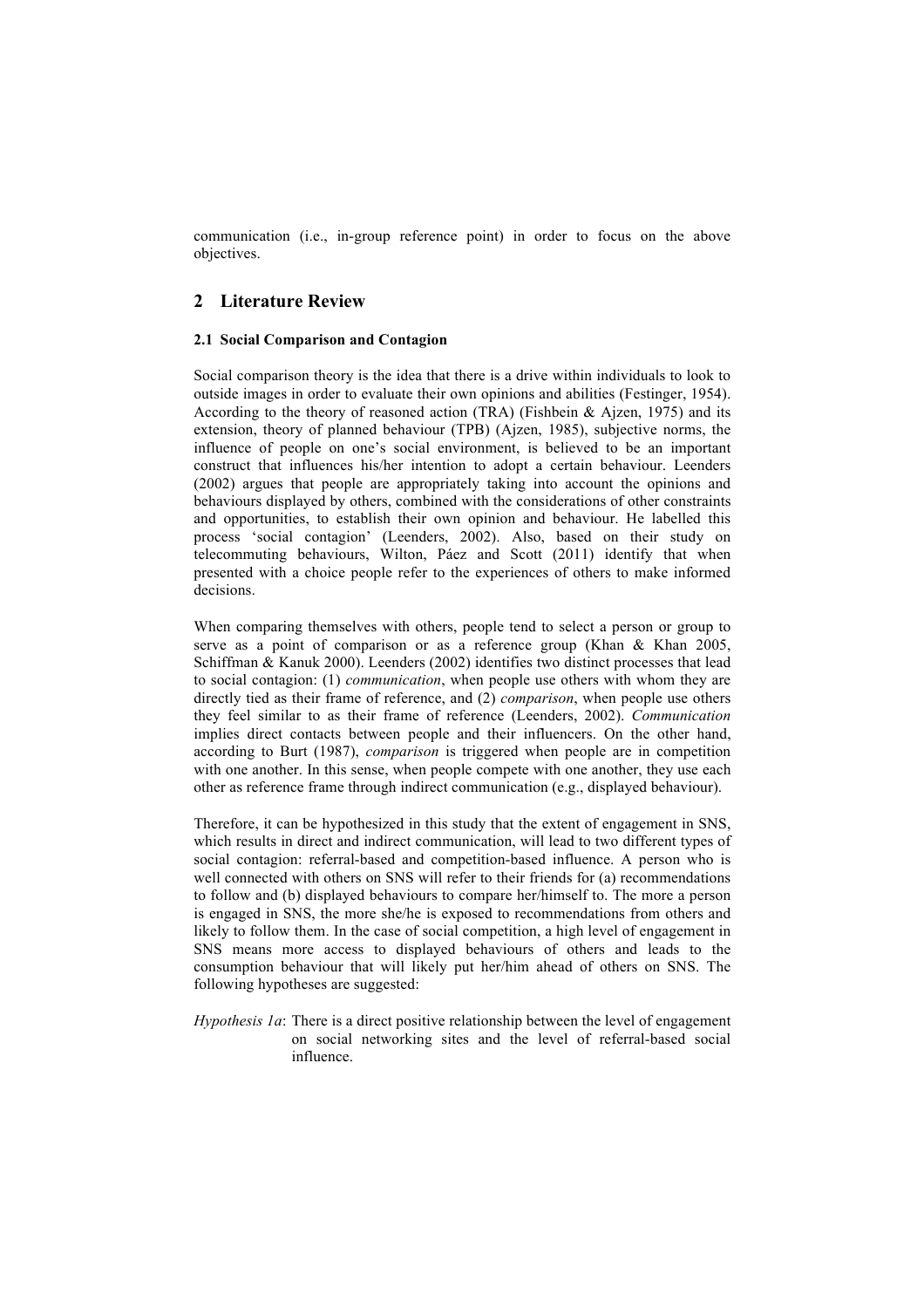*Hypothesis 1b*: There is a direct positive relationship between the level of engagement on social networking sites and the level of competition-based social influence.

#### **2.2 Competition and Status Consumption**

A few scholars have addressed the question as to when a social actor is most strongly influenced by their peers; most have pointed out competition as the important mechanism of social influence (Bothner, 2003; Burt, 1987). Indeed, Burt (1982; 1987) argues that social actors compete and, thus, monitor and affect each other's choices. The effect of social comparison exists due to the fact that people are concerned or care about reactions of others/reference groups (Bearden & Rose, 1990). The theory of self-concept (Grubb  $\&$  Grathwohl, 1967), which is stated to be the result of consumers' interactions with their peers, indicates that consumers value consumption that results in recognition and reinforces reactions from the social network so as to strengthen the conception about themselves. Consumer behaviour literature refers to these attitudes as conformism vs. snobbism (Amaldoss & Jain, 2005; Corneo & Jeanne, 1997). Conformism in consumer behaviour typically refers to consumption behaviour that follows conventional standards, leaning towards social acceptance. On the other hand, snobbism refers to consumption behaviour as a way of establishing superiority within social networks.

Based on their study among members of SNS, Iyengar, Han and Gupta (2009) identified that consumers with different attitude toward of social status react differently on friends' online purchase. They high-status consumers are well connected, but react negatively to friends' purchase. On the other hand, low-status consumers are not influenced by it. Mid-status consumers react positively towards friends' influence and exhibit the behaviour of "keeping up with Joneses" (Iyengar, Han & Gupta, 2009). High-status consumers are often characterized with conspicuous consumption (Amaldoss & Jain, 2005; Corneo & Jeanne, 1997), where display of consumption behaviour is seen as a means of attaining and maintaining social status.

It can be summarized from the literature that the attitude toward status consumption will moderate the influence of the displayed behaviour of others. To confirm the findings from Iyengar, Han, and Gupta (2009), it is hypothesized that attitude towad status consumption negatively moderates the relationship between engagement on SNS and the level of referral-based influence. Additionally, since competition signifies the attainment and maintenance of social status, it is hypothesized that attitude toward status consumption positively moderates the relationship between the level of engagement on SNS and competition-based influence. The following hypotheses are suggested:

*Hypothesis 2a*: Consumers' attitude toward status consumption negatively moderates the relationship between the level engagement on social networking sites and the level of referral-based social influence.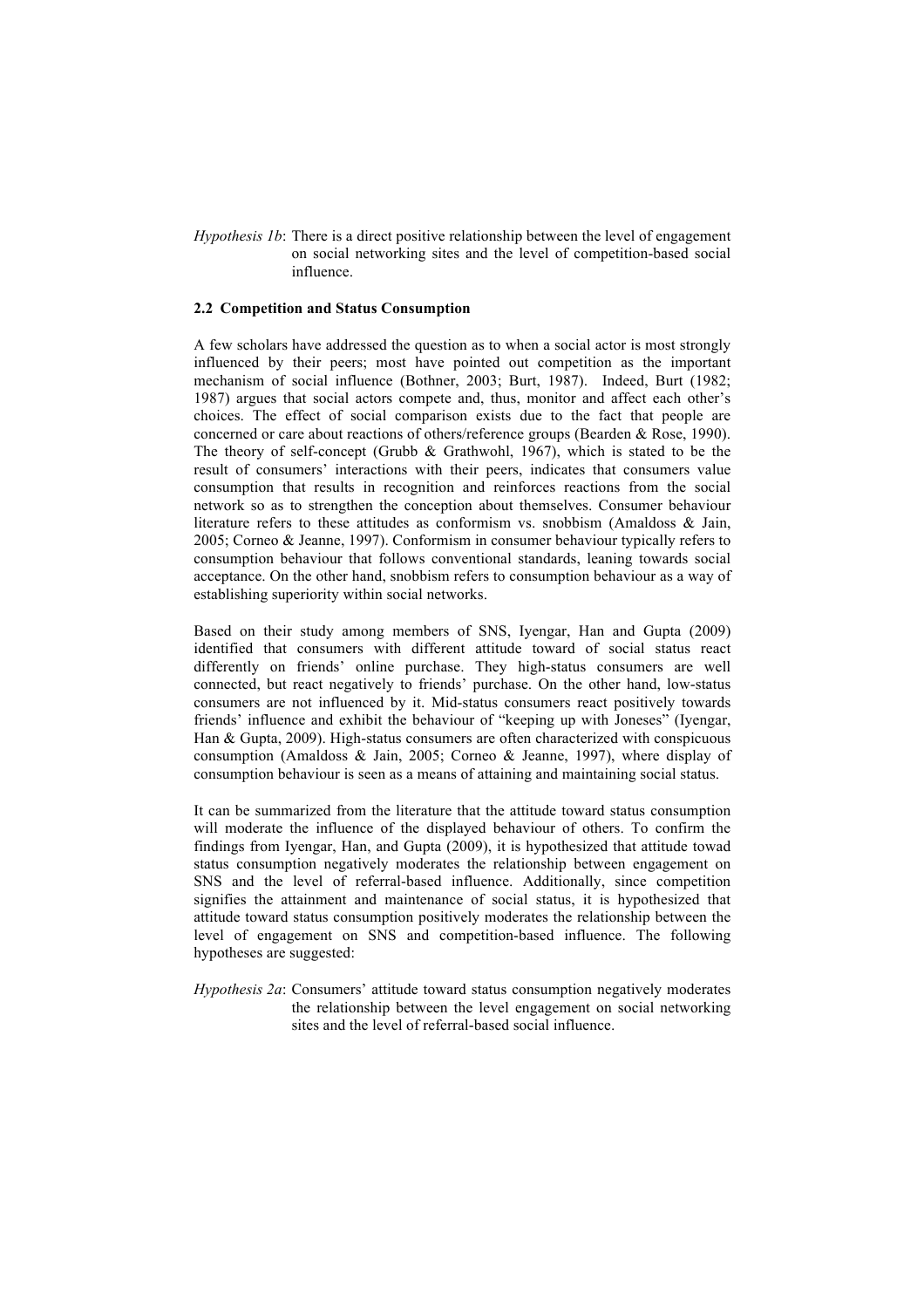*Hypothesis 2b*: Consumers' attitude toward status consumption positively moderates the relationship between the level engagement on social networking sites and the level of competition-based social influence.

# **3 Methodology**

### **3.1 Research Design**

The theoretical framework of this study is illustrated in Fig. 1. The goal of this study is to identify the relationships between the level of engagement on SNS and the level of referral-based and competition-based social influence and to identify the moderating effects of status consumption. This framework was tested in the context of online interactions among members of SNS and its influence on restaurant selection and experience.

**Fig 1.** Foundation of the Study



Established constructs from literature were used to represent items measuring SNS engagement (Tang, 2011) based on the dimensions of communication and social connection on SNS participation level (Parent, Plangger & Bal, 2011). To measure status consumption, the dimensions of social prestige and conformity to consumption trend (Zhou, Teng & Poon, 2008) were adapted. These two dimensions load into one factor (labelled Status consumption) with Cronbach's Alpha of .946. Items measuring referral-based and competition-based influence were developed following an extensive literature review, focus group discussions, and expert evaluation. Items were presented in 7-point Likert-type scale with Agree–Disagree anchor statements.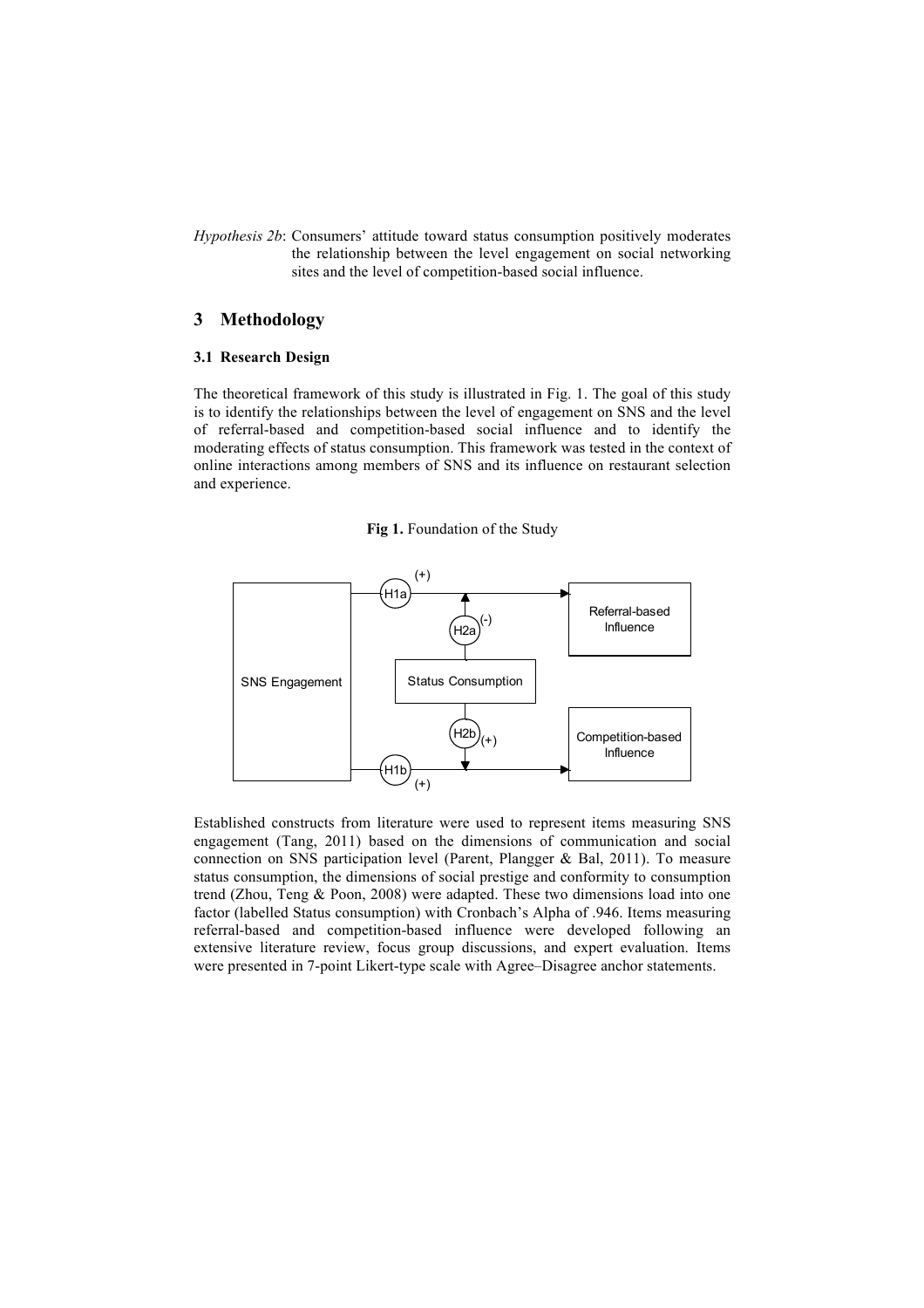### **Table 1.** Measurement Items

| <b>Constructs - Items</b>                                                                                                                                                                      | <b>Internal Consistency</b><br>(Cronbach's Alpha) |
|------------------------------------------------------------------------------------------------------------------------------------------------------------------------------------------------|---------------------------------------------------|
| Engagement on SNS (Mean: 4.23; S.D.: 1.59)                                                                                                                                                     | .942                                              |
| I share my experiences regularly on SNS<br>My friends and I comment on each other regularly on SNS<br>My friends and I converse regularly on SNS<br>My friends and I are well connected on SNS |                                                   |
| Status Consumption (Mean: 3.26; S.D.: 1.33)                                                                                                                                                    | .946                                              |
| I select restaurants<br>that signify my trendy image.<br>that symbolize my social status.<br>that are associated with the symbol of prestige.<br>that represent the latest lifestyle.          |                                                   |
| that make me have good impression on others.<br>that make me feel good in my social group.                                                                                                     |                                                   |
| <b>Referral-based Influence</b> (Mean: 4.84; S.D.: 1.29)                                                                                                                                       | .886                                              |
| I would try a new restaurant if my friends posted on SNS<br>that they have been there.                                                                                                         |                                                   |
| I would try a new restaurant if my friends positively raved<br>about it on SNS.                                                                                                                |                                                   |
| I would frequent a particular restaurant if my friends<br>posted on SNS that they do so.                                                                                                       |                                                   |
| <b>Competition-based Influence</b> (Mean: 2.77; S.D.: 1.50)                                                                                                                                    | .914                                              |
| I would try new restaurants to be able to post new and<br>exciting updates ahead of my friends on SNS.                                                                                         |                                                   |
| I would dine out more often if my friends posted on SNS<br>that they do so.                                                                                                                    |                                                   |
| I would try new restaurants to keep up with my friends on<br>SNS.                                                                                                                              |                                                   |

## **3.2 Data Collection and Analysis**

A web-based survey was administered for data collection. The survey questions consist of four sections. In Section One, respondents were asked about their typical use of SNS, which include the types of SNS applications, devices used and venues for using SNS. In Section Two, respondents were asked about their network engagement using SNS and the state of opinion leadership. In Section Three, respondents were asked to state their behaviour toward restaurant selection that count for conspicuous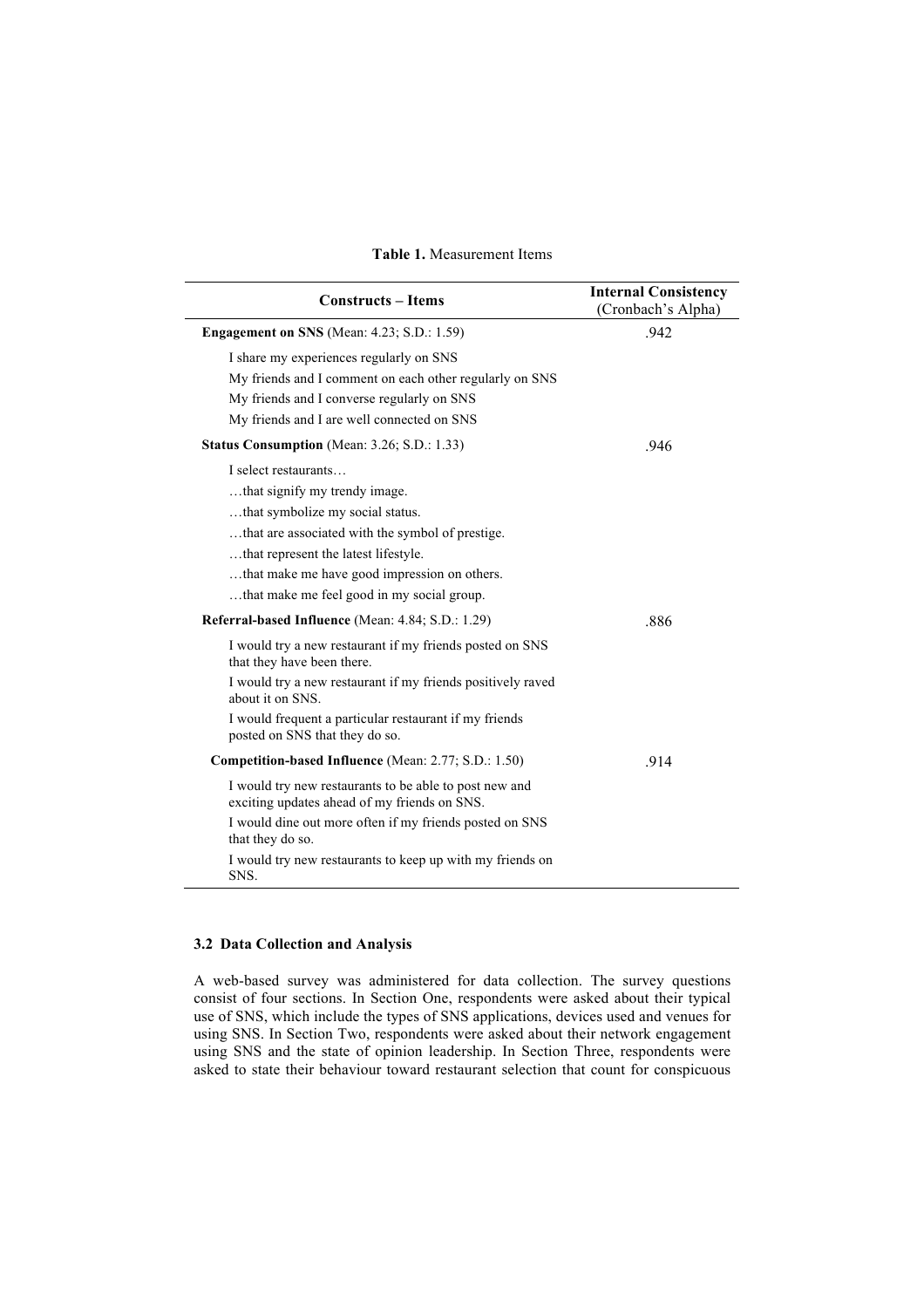consumption and state their behaviour toward network influence on restaurant selection. Lastly, several demographic control variables were collected.

An invitation to participate in the online survey was sent in August 2011 to 5,000 Americans randomly selected from a tourism email list. All recipients requested travel information about the US Midwestern states over the past 3 years. An incentive to win a \$100 or one of two \$50 or one of two \$25 dining certificates from *restaurant.com* was provided. Following three reminders, 232 responses were collected  $(4.6\%$ response rate). A total of 158 complete responses were included in the analysis. To measure the hypothesized relationships and the moderating effect of status consumption, regression analysis was performed.

## **4 Result and Discussion**

The majority of respondents (74.4%) were female. In terms of age, respondents were slightly older, with 73.9% of them older than 45 years (33.3% 45-54 years old, 24.8% 55-64 years old, and 15.7% over 65 years). The rest of respondents were 35-44 years old (15.7%) and 25-34 years old (10.5%). Most respondents were highly educated, with 49% attended or graduated college and 32% had a graduate/advanced degree. Around 97% of respondents resided in the US during data collection.

As illustrated in Fig. 2, respondents reported an overwhelming majority of *Facebook* use (86.2%). Following are the use of *LinkedIn* (19.5%), *YouTube* (13.8%), *Twitter* (12.6%), and personal blogs (8.8%). Respondents also reported the use of other SNS such as *Tumblr*, *Foursquare* (on mobile devices), and email. In terms of devices used for communicating on SNS, 98.1% respondents used personal computers (including laptops). Some respondents used mobile phones (36.1%) and a small number of respondents (10.8%) used tablet PCs, such as iPAD, to access SNS.



**Fig 2.** The Types of SNS Used by Respondents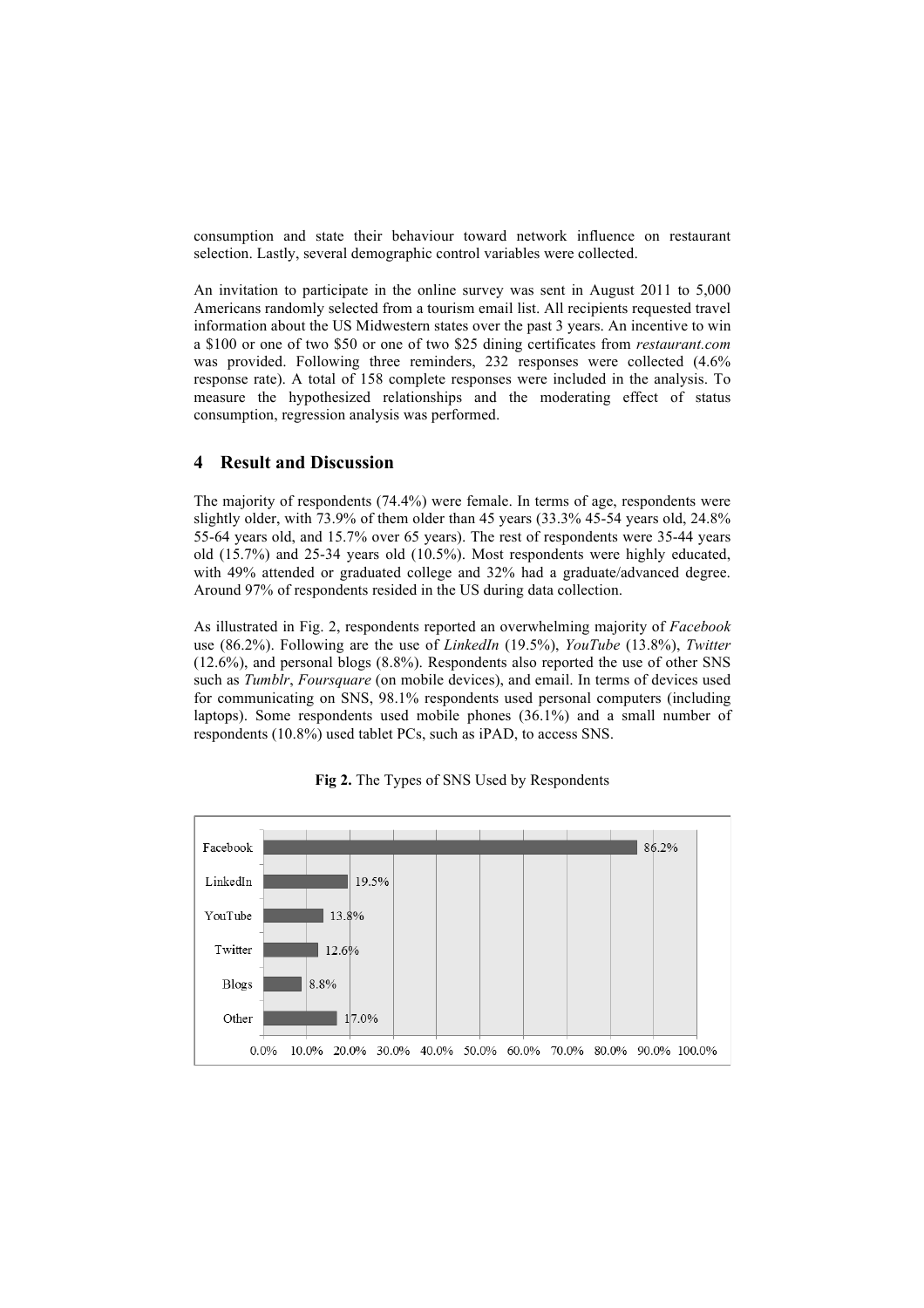The majority of respondents stated that they dine out frequently. About 30% respondents dine out 2-3 times a week, 28.5% once a week, and 28% 2-3 times a month. Only about 13% respondents stated they dine out once a month or less. Most respondents are highly engaged in SNS (Mean: 4.23; S.D.: 1.59), but exhibit a low degree of status consumption (Mean: 3.26; S.D.: 1.33).

#### **4.1 Referral-based Influence**

Based on the composite mean of the referral-based construct (Mean: 4.23; S.D.: 1.59), it was identified that, influenced by their friends' recommendation, respondents tend to be willing to consume the same thing as their friends (e.g., visiting the same restaurants). Further, based on the results of regression analysis (see Table 2), the level of engagement on SNS positively affect the level of referral-based influence (*Hypothesis 1a* supported). The base model (Model 1) indicates a statistically significant relationship with 28.1% variance in the referral-based influence explained by model. Model 2 represents the direct effect of engagement as well as the moderating effect of status consumption on the relationship between engagement and referral-based influence. The results show that the negative moderating effect of status consumption is not statistically significant (*Hypothesis 2a* not supported). It can be suggested that consumers who are highly connected with their peers on SNS are most likely to exhibit consumption behaviour based on recommendations from their friends.

|  | <b>Table 2.</b> Regression Models for Referral-based Influence ( $N = 158$ ) |  |  |  |
|--|------------------------------------------------------------------------------|--|--|--|
|--|------------------------------------------------------------------------------|--|--|--|

| Model 1       | Model 2       |
|---------------|---------------|
| .281          | .284          |
| 60.312(0.000) | 30.362 (.000) |
|               |               |
| .530(.000)    | .529(.000)    |
|               | $-.052(.442)$ |
|               |               |

#### **4.2 Competition-based Influence**

Based on the composite mean, it was identified that respondents tend not to receive competition-based influence (Mean: 2.77; S.D.: 1.50). Only a few respondents stated they would consume more (i.e., visit more restaurants or dine out more often) in order to compete with their friends. Table 3 represents the results of regression analysis for competition-based influence. The level of engagement on SNS positively affects the level of competition-based influence (*Hypothesis 1b* supported). The base model (Model 1) indicates a statistically significant relationship with the variance explained of 21.2%.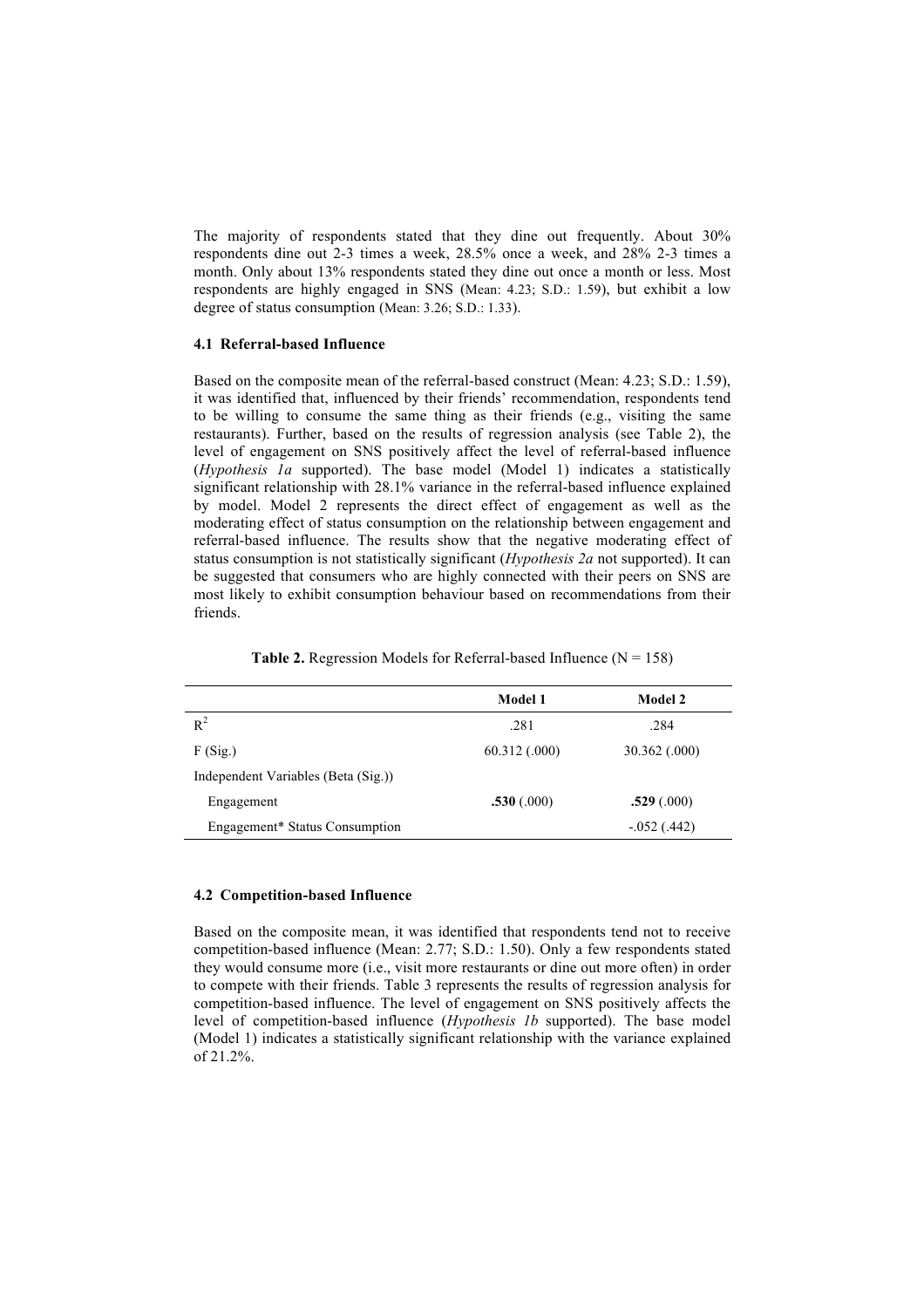| Model 1       | <b>Model 2</b> |
|---------------|----------------|
| .212          | .557           |
| 41.380 (.000) | 24.405 (.000)  |
|               |                |
| .480(.000)    | .466(.000)     |
|               | .173(.013)     |
|               |                |

**Table 3.** Regression Models for Competition-based Influence  $(N = 158)$ 

Model 2 represents the moderating effect of status consumption on the relationship between engagement and competition-based influence. This model has a better fit with the variance explained of 55.7%. The results show a positive moderating effect of status consumption (*Hypothesis 2b* supported). It can be concluded that interpersonal communication and engagement on SNS prompts social influence due to the process of social comparison. This effect is magnified among consumers, who put a high value on status consumption.

# **5 Conclusion and Implication**

This study explores social influence by way of social competition and comparison enabled by the facilitation of global interpersonal communications and connectivity on social media. Specifically, this study investigates how consumers' engagement in SNS and the level of connectedness with their peers lead to two types of social influence: referral-based influence (i.e., consumption behaviour based on friends' recommendations on past behaviour) and competition-based influence (i.e., consumption behaviour to stay ahead of friends). The results from the analysis supported these two hypothesized relationships, confirming that social media provide not only potentials for electronic word-of-mouth in terms of referrals and recommendation, but also clues for social comparison (e.g., displayed consumption behaviour) that spurs competition.

This study further confirms that displayed consumption behaviours online would generate two effects: similar consumption by those who follow recommendations and consumption by those competing with the information providers. Consequently, marketers can capitalize on this opportunity by creating a competitive arena where consumers have more opportunity to display their consumption behaviour online through platform development for instant updates for ease of sharing. In doing so, marketers can encourage consumers to be the leaders in their online social networks.

Furthermore, this study also investigates the moderating effect of consumers' attitude toward social status on the relationships between engagement on SNS and social influence. The moderating effect on competition-based influence is supported,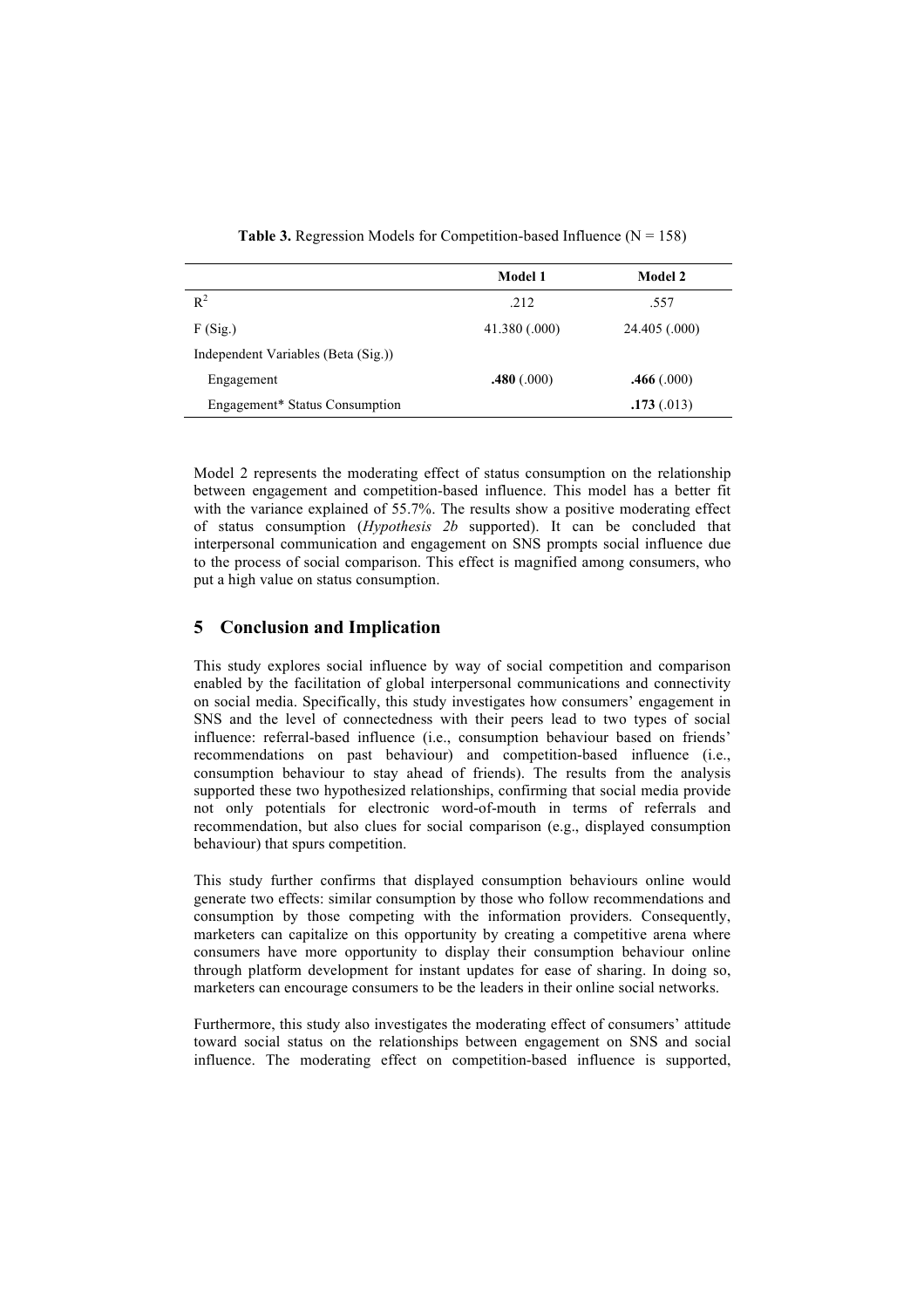confirming that the consumers' competitiveness positively magnify the tendency for competition-based influence. In that, when consumers tend to consume products and services to signify their social status online, they use their peers' displayed consumption behaviour as reference frame for them to compete. However, the negative moderating effect of status consumption on referral-based influence is not supported. The cause for this issue might be the low number of respondents or the nature of restaurant consumption, not differentiating between luxury and conventional brands, as a base for competition. Also,

The scope of this study context poses a limitation to the interpretation of the research findings. This study focuses on restaurant visitation as consumption stimuli due to the simplicity of the situation to test the hypothesized model. As the study focuses on social influence resulting from communication and comparison processes only, other factors that might influence visitation behaviour, such as those associated with consumption situation, restaurant quality, etc., are excluded from the analysis. Future study should include these factors to control for the unidentified forces of social influence in this study. Furthermore, future research should be directed to other types of consumption situation, particularly destination choice, to retest the applicability of the measurement items and confirm the hypothesized model.

### **References**

- Ajzen, I. (1985). The theory of planned behavior. *Organizational Behavior and Human Decision Processes* 50: 179-211.
- Amaldoss, W. & Jain, S. (2005). Reference groups and product line decisions: An experimental investigation of limited editions and product proliferation. *Management Science* 56 (4): 621-644.
- Bearden, W.O. & Rose, R.L. (1990). Attention to social comparison information: An individual difference factor affecting consumer conformity. *Journal of Consumer Research* 16: 461-471.
- Bothner, M.S. (2003). Competition and social influence: The diffusion of the sixth generation processor in the global computer industry. *American Journal of Sociology* 108(6): 1175-1210.
- Brown, J. J. & Reingen, P. H. (1987). Social ties and wordof-mouth referral behavior. *Journal of Consumer Research* 14: 350–62.
- Burt, R.S. (1982). *Toward a Structural Theory of Action: Network Models of Social Structure, Perception, and Action*. New York: Academic Press.
- Burt, R.S. (1987). Social contagion and innovation: Cohesion versus structural equivalence. *American Journal of Sociology* 92: 1287–335.
- Buunk, B. P. & Mussweiler, T. (2001). New directions in social comparison research. *European Journal of Social Psychology* 31: 467-475.
- Corneo, G. & Jeanne. O. (1994). *Conspicuous Consumption and the Existence of Upward Sloping Demand Curves*. Discussion Paper Serie A 461. University of Bonn, Germany
- De Bruyn, A. & Lilien, G. (2008). A multi-stage model of word-of-mouth influence. *International Journal of Research in Marketing* 25: 151-163.
- Ferguson, R. (2008). Word of mouth and viral marketing: taking the temperature of the hottest trends in marketing. *Journal of Consumer Marketing* 25(3): 179 – 182.
- Festinger, L. (1954). A theory of social comparison processes. *Human Relations* 7: 117-140.
- Fishbein, M., & Ajzen, I. (1975). *Belief, Attitude, Intention, and Behavior: An Introduction to Theory and Research*. Reading, MA: Addison-Wesley.